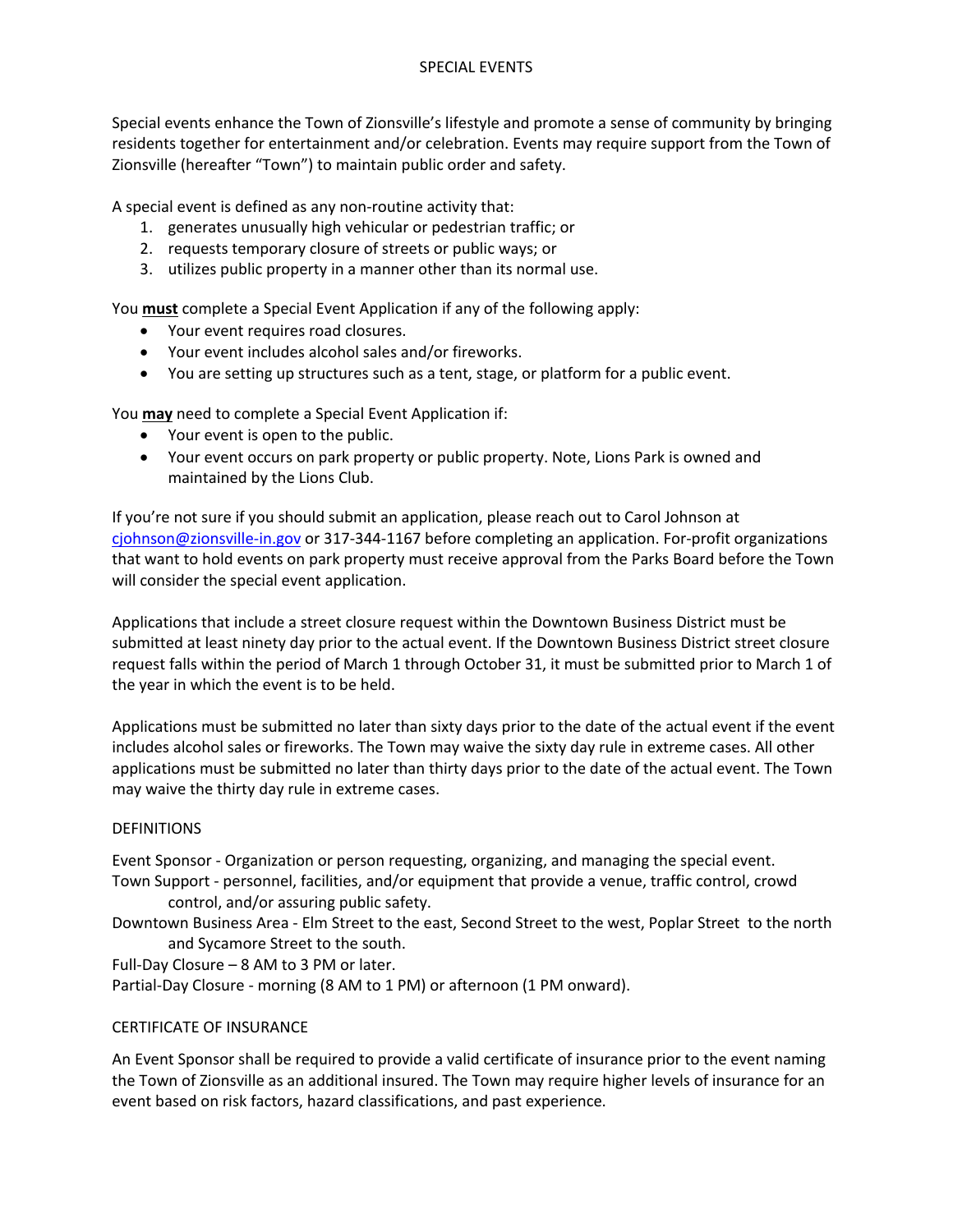# FEE SCHEDULE

Fees are charged according to the fee schedule (see ordinance 2021-14). Payment of the special event permit application fee is due prior to the Town's review. An estimated invoice for special events is available upon completion of the application. Payment of a finalized invoice is due to the Town within 30 days of receipt.

| <b>Item</b>                             | Charge                                                             |
|-----------------------------------------|--------------------------------------------------------------------|
| <b>Special Event Permit Application</b> | \$100                                                              |
| <b>On-Duty Police Officer</b>           | \$50/hour/person, minimum 2-hour shift                             |
| <b>EMT/Fire Fighter</b>                 | \$50/hour/person, minimum 2-hour shift                             |
| <b>Traffic Cone Replacement</b>         | \$16/cone, only charged if item is not returned                    |
| <b>Barricade Replacement</b>            | \$100/barricade, only charged if item is not returned              |
| <b>Basic Life Support equipment</b>     | \$5/event (requires min 1 EMT/FF)                                  |
| <b>Basic Life Support Medic 98</b>      | \$50/event (requires min 2 EMT/FF)                                 |
| <b>Basic Life Support Ambulance</b>     | \$50 for first hour, \$25 for addtl hours (requires min 2 EMT/FF)  |
| <b>Advanced Life Support Ambulance</b>  | \$70 for first hour, \$30 for addtl hours (requires min 2 EMT/FF)  |
| <b>Grass Truck</b>                      | \$75 for first hour, \$50 for addtl hours (requires min 2 EMT/FF)  |
| <b>Fire Engine</b>                      | \$125 for first hour, \$75 for addtl hours (requires min 3 EMT/FF) |

The Town will provide services and support for the following events at no charge to the Event Sponsor:

- 1. Zionsville Chamber of Commerce Brick Street Market
- 2. Zionsville Fourth of July at Lions Park
- 3. Zionsville Chamber of Commerce Street Dance
- 4. Lions Club Fall Festival and Parade
- 5. Zionsville Chamber of Commerce Christmas in the Village
- 6. Zionsville Chamber of Commerce Night on the Bricks

STREET CLOSURES, TRAFFIC CONTROL, SIGNS

**Downtown Business District Street Closures** - requests for Monday through Saturday must be requested at least ninety (90) days prior to the event date. Requests for events planned during the period of March 1 through October 31 must be submitted by March 1 of the same year. Applicants will be notified of approval or denial for these events no later than March 15.

Street closures will be limited to the following:

- Two (2) Full-day closures per year and,
- Four (4) Partial-day closures per year.

Requests for additional events will be decided by the Town Staff after notice to affected parties and an opportunity to comment within a timeframe designated by the Town. The street closure for the Farmer's Market is exempt from this policy.

**Traffic Control and Safety** - The Event Sponsor is responsible for complying with all traffic control and safety procedures required by the Town during the event. The requirements will be stipulated in the notice of approval and the Town may make additional requirements during the event as may be necessary for public safety. All special events which include participants soliciting funds in street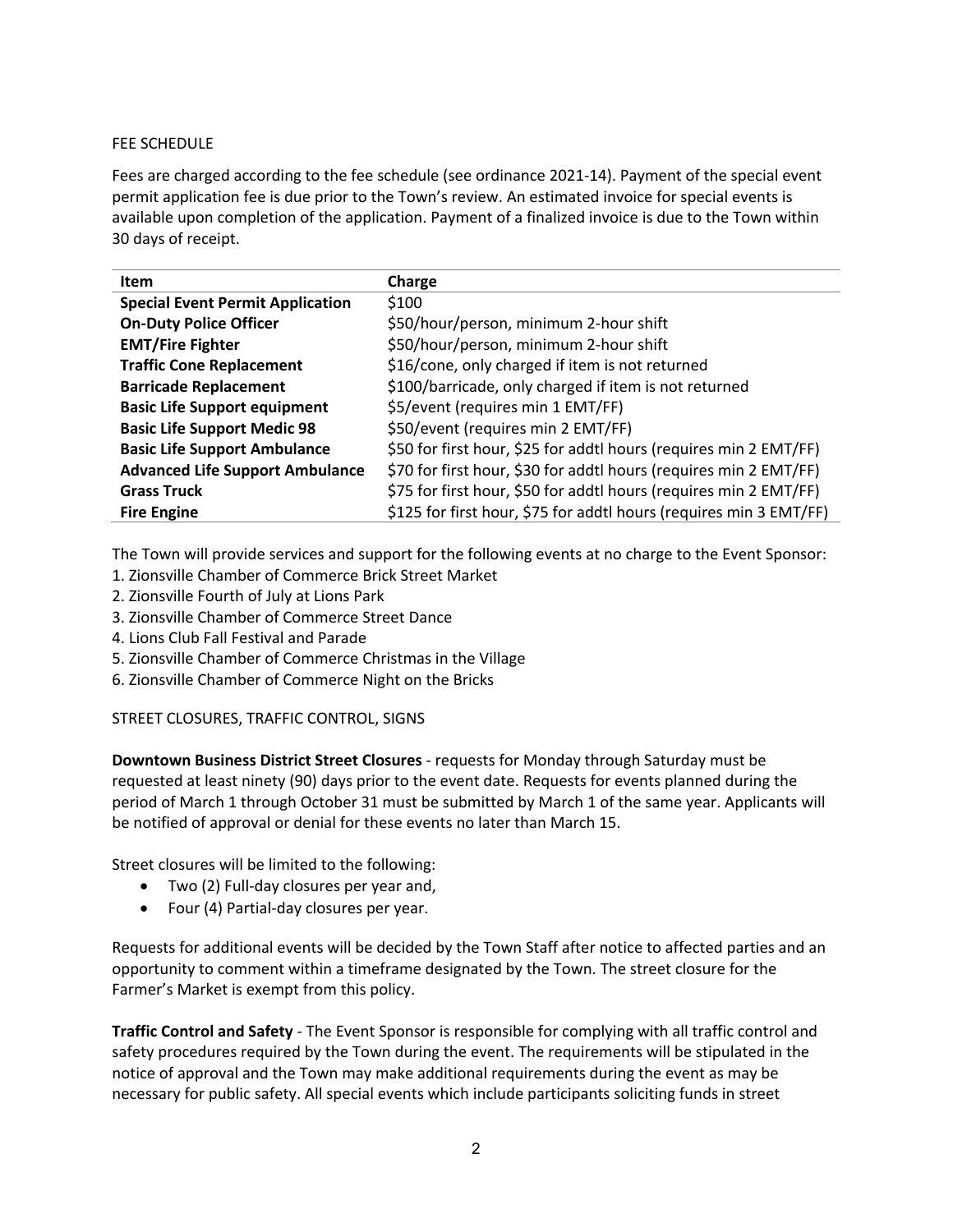intersections shall comply with the safety requirements and use of traffic cones as specified in the Chief of Police's instructions. The Town does not recommend solicitations of any kind on its streets or the rights-of-way. The Town accepts no responsibility or liability for the safety of persons who may, against the recommendation of the Town, make solicitations in its streets.

**Signs and Markings** - The special event application shall include a description of the advertising signs proposed to be used for the event. The use of signs shall conform to the description contained in the application, or as modified by the Town in its approval resolution. Except as expressly approved otherwise by the Zionsville Plan Commission, event signs erected prior to the first day of the event shall be subject to the following restrictions:

- 1. Advance notice signs must comply with the Town's zoning ordinance;
- 2. Any banner sign shall comply with the Town's zoning ordinance; and
- 3. The fee for installing/removing the banners shall be at the expense of the applicant or sponsor.

Additional signs may be erected as needed at the site of the event during the event. All signs are subject to the approval of the Town.

Any event requiring pavement markings on the trail system, sidewalks, or roadways of the Town shall utilize a temporary chalk-based marking. It is preferred that pure chalk be used to limit residual visibility after the event is complete, and be placed no earlier than one week prior to the event. However, when a more permanent marking is necessary, only chalk-based marking paint shall be used. The locations and marking material are subject to approval by the Town.

#### EVENT SPONSOR REQUIREMENTS AND RESPONSIBILITIES

**Liability Insurance** - In order to comply with the requirements of the Town's liability insurance carrier, all special Event Sponsors or commercial video or film crews will carry liability insurance with coverage of at least \$1,000,000 per occurrence. An Event Sponsor shall be required to provide a valid certificate of insurance prior to the event naming the Town of Zionsville as an additional insured. The Town may require higher levels of insurance based on risk factors, hazard classifications, and past experience.

The Town does not routinely require liability insurance coverage for small gatherings or ceremonies that do not involve more than 50 people, are limited to passive participation by the public, and require no Town Support. All other events are required to provide liability insurance as outlined in this Policy.

**Special Protections for Events** - The Town may require specific protections for any event. These required protections may include specific staffing levels for police, fire, emergency medical services, municipal services or other personnel. Expenses for these requirements will be billed to the sponsor under the terms of this Policy.

**Video or Film Production** - Organizations that request any location within the Town as a location for a commercial video or film production shall be required to coordinate the production with the Mayor's Office. The Mayor's Office shall have the authority to grant permission for commercial video or film production in the Town and to allow use of the Town facilities for this purpose, provided that it does not adversely affect the health and safety of the community. All commercial video or film productions shall be required to pay the actual costs of all straight time and overtime for all Town employees, equipment and purchased or rented materials (plus 3% of cost). Further, there shall be a 25% administrative fee placed on the final billing for such productions. A rental fee shall be charged for use of the public areas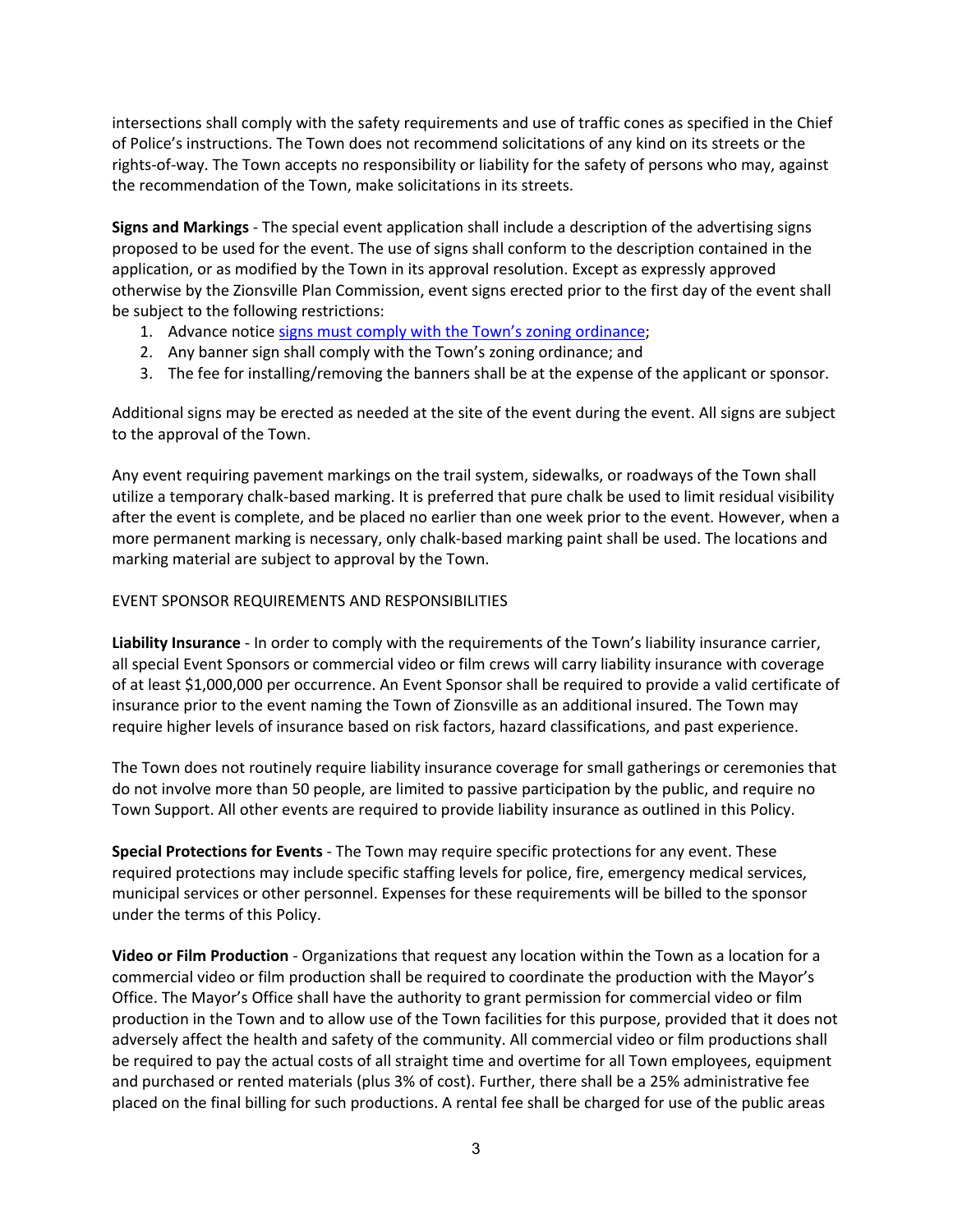such as parks and streets. The rental fee shall be set by the Town based on the overall impact of the production on the public areas being used.

**Food Vendors** - Food vendors are required to comply with all Boone County Health Department rules and regulations for temporary food license facilities. Vendors are required to contact the Boone County Health Department for the latest rules and regulations and to obtain a temporary food license.

**Alcohol** - Special events that include the furnishing and/or consumption of alcohol shall follow the provisions of Chapter 90.01 (as amended by Ordinance No. 2016-16), of the Town of Zionsville Code of Ordinances regarding alcoholic beverages in public places (copy attached for reference). Event sponsor may need a Temporary Beer and Wine Permit from the Indiana Alcohol and Tobacco Commission. Further information and permit applications are online at www.in.gov/atc.

**Free Parking** - The term "free parking" as used on the special event application form means that there will be no enforcement of parking time limits or permit parking. Handicapped zones and all fire lanes shall be enforced at all times. Free parking shall only be granted if requested by the Event Sponsor and approved by the Town. There shall be a twenty-foot (20') fire lane maintained at all times during the special event. The fire lane must be maintained even during set up and tear down of the event.

**Participant/Attendee Waiver of Liability and Event Sponsor Indemnification** - The Event Sponsor is responsible for obtaining any and all signed waivers of liability from event participants and attendees as required by the Town in advance of the event. The Event Sponsor is required to sign an agreement to indemnify the Town for liability arising from the event. Any specific requirements an event will be indicated in the Town's written confirmation of approval.

**Event Area Designation** - To the extent that they are available, the Town may provide traffic cones, barricades or other Town owned items to the Event Sponsor. However, there is no guarantee that these materials will be made available and the Event Sponsor shall be prepared to provide the items necessary to secure their event from traffic and other lawful uses of public property.

**Non-exclusive Use of Public Facilities and Event Clean-up** - Event Sponsors shall be prepared to provide suitable waste and trash receptacles for their participants and be responsible for the clean-up of the event area upon conclusion. Public trash and recycling receptacles placed throughout Town cannot typically accommodate the high volume generated by special events involving a significant number of participants. The Town asks Event Sponsors to request that participating vendors not use the public receptacles thus leaving their capacities for use by the general public and event attendees.

**Adherence to Local Ordinances** - Event Sponsors shall ensure that vendors and active participants obey all local ordinances except those which may have been waived to accommodate the event. This includes, but is not limited to, the Code of Ordinances governing illicit discharge of materials to the storm sewer system, creek, streams, waterways and water bodies of the Town of Zionsville. Other than potable water, dumping of any material into the storm drain system is prohibited.

**State of Indiana Department of Homeland Security Permits** - State Amusement and Entertainment permits are required for events at a variety of locations and venues including: concerts and other shows, amusement rides, movies, dances, and bowling. The owner of the property or the operator of the event shall apply for an Amusement and Entertainment Permit, public display of fireworks permit, etc. well in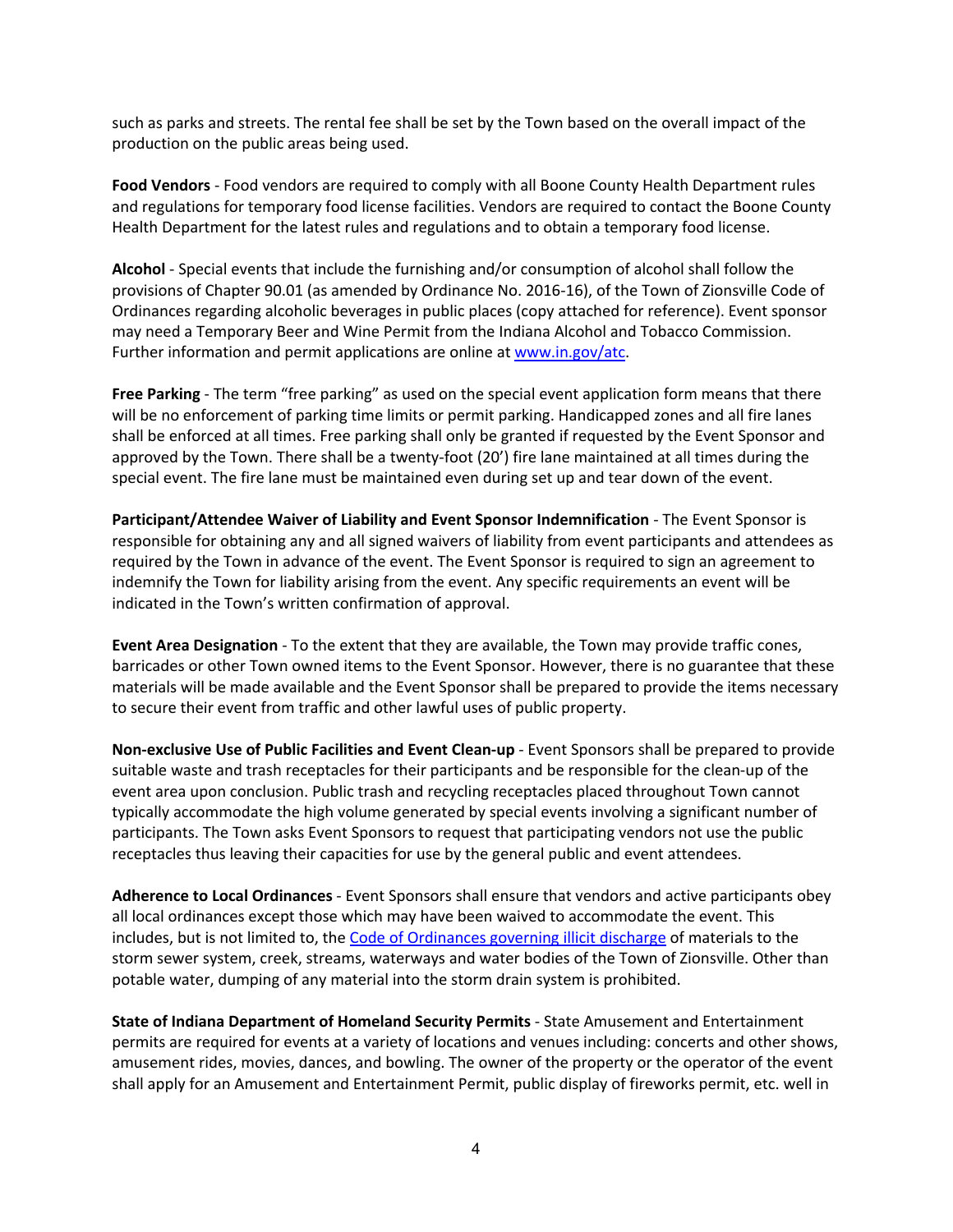advance of the planned event, so that the necessary life safety inspections of the venue can be performed to protect public safety.

**Event Inspections** - State and/or local inspections shall include review of the emergency action/evacuation plan, safety plan, and all applicable permits. Tents, canopies, membrane structures, temporary wiring, and stages require site inspections prior to the event. All applicable state and local regulations will need to be adhered to.

#### APPLICATION AND REVIEW PROCESS

**Applications** – Special Event Applications are on the Town's website. The Town will provide a complete review of any Special Event application, including consultation with the applicant as may be reasonably necessary to resolve problems. This application does not supersede any building or fire codes. All federal, state and local laws, codes or ordinances will be enforced.

Event Sponsors of Special Events should be aware that noise generated by the event could have an impact on the neighborhoods near the event site. Event Sponsors must be considerate of the neighborhood and compliant with the Noise Ordinance.

In the event that two or more Special Event applications are received for the same date and time, prior to the approval of either event, the date and time that each application was received by the Town shall determine the order of preference. Once a special event permit has been granted, it shall be the policy of the Town to not award further permits for the same date, time, and general location.

If an event is annual, the current year's application will include the following year's proposed dates. Listing such dates shall not constitute approval of following year's event, which must have its own timely application submitted. The Town will not approve dates more than one year in advance.

**Review Process** - The Chief of Police, Fire Chief, Superintendent of Public Works, Director of Planning and Economic Development, Superintendent of Parks and Recreation, and Deputy Mayor - or their delegates - review all special event applications. Other department leaders shall be included as needed.

The Town may impose special conditions on Event Sponsors. A member of the Town or its public safety officials shall be available to meet with Event Sponsors to review the special conditions to ensure that all conditions are met before the event begins. Some events may require that a member of the Town Council, or its designee, be onsite during the event.

The Town has the authority to cancel or stop an event if the special conditions required for approval of the event are not met. In addition, the public safety officials have the authority to cancel or stop an event, or place additional restrictions on the event, if it is deemed that the public health, safety or welfare would be better served with additional restrictions.

**Written Confirmation of Town Approval** - All department heads must approve the Special Event Application. Upon approval, a written confirmation is sent to the Event Sponsor by the Mayor's Office. This confirmation will outline any special conditions that must be met for the event to be held.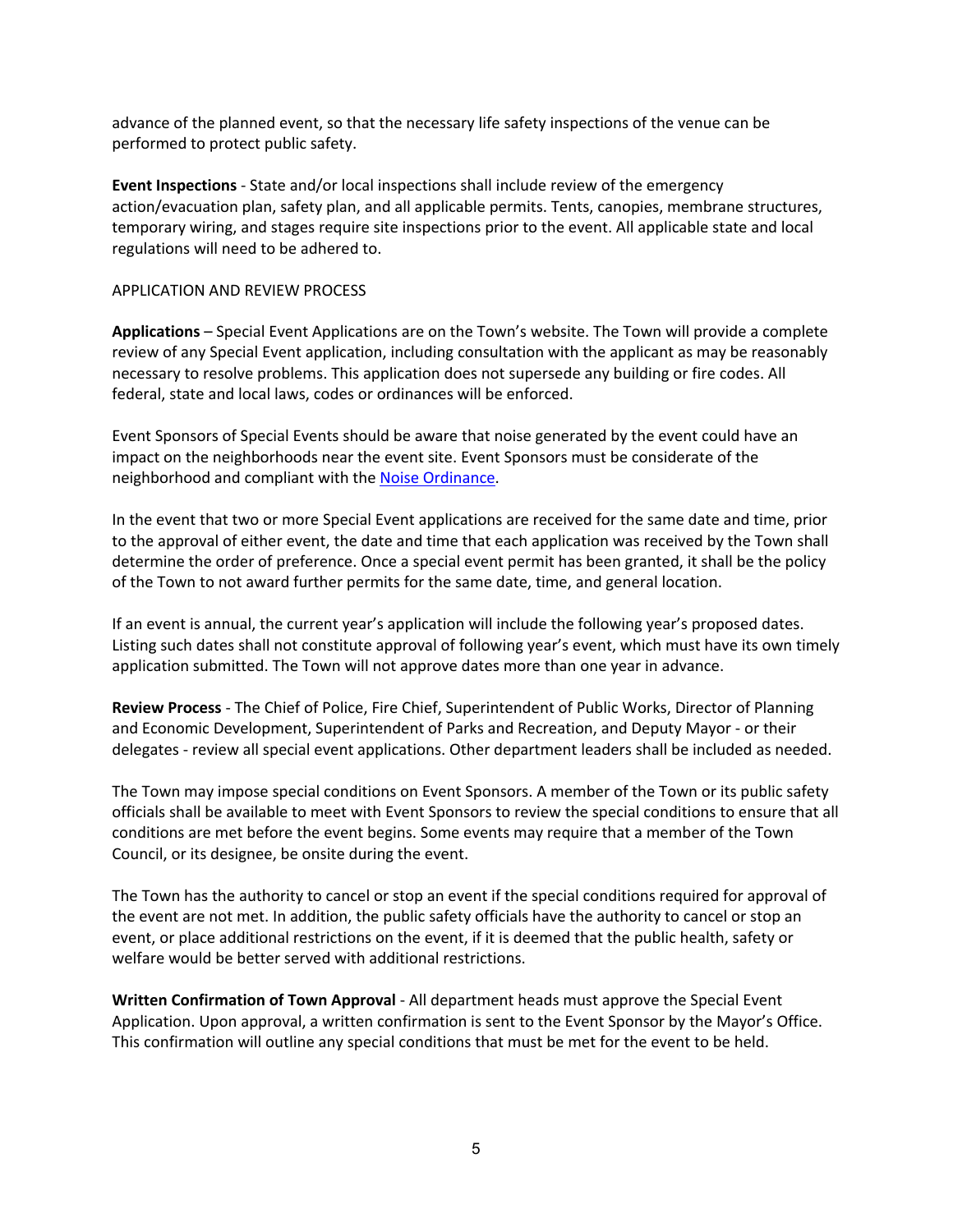#### **ORDINANCE NO. 2016-16**

#### AN ORDINANCE REVISING CHAPTER 90.01 OF THE TOWN OF ZIONSVILLE CODE OF ORDINANCES REGARDING ALCOHOLIC BEVERAGES

**WHEREAS**, The Town has entered into an Agreement with Maplelawn Farmstead, Inc. to lease certain premises generally described as Maplelawn Farmstead ("Leased Premises") for the purposes of a period farm museum, administrative office, public event space and related uses of the Maplelawn Farmstead, Inc.; and

**WHEREAS**, the Town wishes to allow Maplelawn Farmstead, Inc. to have the exclusive right and obligation to manage the furnishing of alcoholic beverages upon the Leased Premises by a Concessionaire or Caterer, subject to all laws, policies, rules and regulations established by the Owner, Boone County, Indiana, and the State of Indiana; and

**WHEREAS**, the Town also wishes to allow the Town to have the exclusive right and obligation to manage the furnishing of alcoholic beverages property designated as Town Hall by a Concessionaire or Caterer, subject to all laws, policies, rules and regulations established by the Town, Boone, Indiana, and the State of Indiana; and

**WHEREAS**, the Town Council wishes to amend Chapter 90.01 of the Town of Zionsville Code of Ordinances regarding the use of alcoholic beverages in public places to allow for such additional venues designated as Maplelawn Farmstead and Town Hall.

**NOW, THEREFORE, BE IT HEREBY ORDAINED** by the Town Council of the Town of Zionsville, Boone County, Indiana:

**Section 1. Alcoholic Beverages in Public Places**. Section 90.01 shall be revised as follows in bold:

(A) It shall be unlawful for any individual to consume alcoholic beverages in any public place within the corporate limits of the town **unless specifically excluded by subsection below.**

(B) For the purposes of this section, the term *Public Place* is hereby defined to be any government-owned building, within the corporate limits of the town and/or the streets, alleys, lands, parks and any other municipally-owned, operated or leased property of the town.

**(C) The following properties or activities shall be specifically excluded from this prohibition:**

(1) **Annual Town Street Dance**. The otherwise lawful consumption of alcoholic beverages during the annual town street dance is hereby specifically excluded from the provisions of this section.

(2) **Town Approved Festival Events**. Any other individual and/or organization, upon **prior** written application to and written approval **from the Mayor or Deputy Mayor may** be specifically excluded from the provisions of this section.

(3) **Zionsville Golf Course**. The otherwise lawful sale and consumption of alcoholic beverages at the Zionsville Golf Course, so long as it is park property and, thus, a Public Place as defined herein, during its regular business hours is hereby specifically excluded from the provisions of this section.

(4) **Maplelawn Farmstead. The furnishing of alcoholic beverages upon the premises known as Maplelawn Farmstead by a Caterer, subject to all laws, policies, rules and regulations established by the Town; Boone County, Indiana; and the State of Indiana is hereby specifically excluded from the provisions of this section.**

(5) **Town Hall. The furnishing of alcoholic beverages upon the premises known as Town Hall by a Caterer, subject to all laws, policies, rules and regulations established by the Town; Boone County, Indiana; and the State of Indiana is hereby specifically excluded from the provisions of this section.**

**Section 2. Construction of Clause Headings**. The clause headings appearing herein have been provided for convenience and reference and do not purport and shall not be deemed to define, limit or extend the scope or intent of the clause to which they appertain.

**Section 3. Repeal of Conflicting Ordinances**. The provisions of all other Town ordinances in conflict with the provisions hereof, if any, are no further force or effect and are hereby repealed.

**Section 4. Severability**. If any part of this Ordinance shall be held invalid, such part shall be deemed severable and the invalidity thereof shall not affect the remainder of this Ordinance.

**Section 5. Duration and Effective Date**. The provisions of this Ordinance shall become and remain in full force and effect and until its repeal by ordinance.